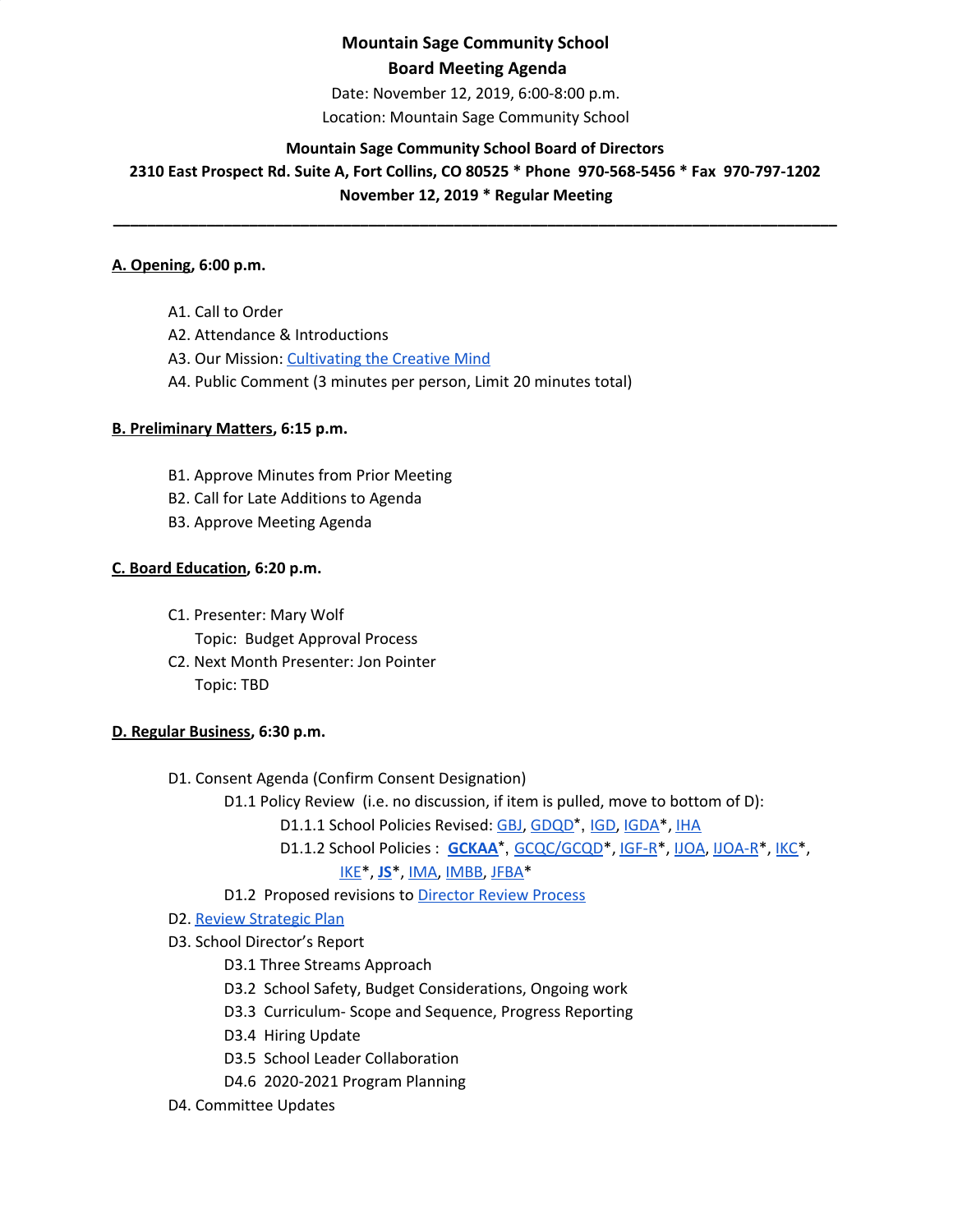# **Mountain Sage Community School Board Meeting Agenda**

Date: November 12, 2019, 6:00-8:00 p.m. Location: Mountain Sage Community School

D4.1 Finance Committee Update

- D4.2 Facilities Committee Update
- D4.3 Fundraising Committee Update: [Report](https://drive.google.com/file/d/1Cf8slWPOBFF-njs57_fiI2piAqsNl0mz/view?usp=sharing)
- D4.4 School Accountability Committee Update
- D4.5 Board Logistics Committee Update: [Report](https://drive.google.com/file/d/1iQ0wx_ne4bKbJmcT7lMCWFO4vKLKvxqs/view?usp=sharing)
- D4.6 Secretary Updates
	- D4.6.1 Began restructuring of Board drive
	- D4.6.2 Reviewed PSD minutes some policy changes under D7
- D5. Items of the Month (from Board [calendar](https://docs.google.com/document/d/12S6s-qevYMsnj8Cr2yw6uMO7S7hL3gz2oKvXZk5ZndQ/edit?usp=sharing))
	- D5.1 [Nov] Director mid-yr check-in w/ Board President/Director
	- D5.2 [Nov] Approve calendar for upcoming Calendar year Secretary/Director
	- D5.3 [Dec] Thank you cards to faculty and staff Board
	- D5.4 [Dec] Discuss format and assign tasks for February Town Hall Board
	- D5.5 [Dec] Review and update (as needed) Parent and Faculty Survey President
- D6. Scheduling Matters
- D7. Miscellaneous
	- D7.1 Bylaws amendments and vote Beau
		- D7.1.1 [Proposed](https://docs.google.com/document/d/18ly5zagJlFNgmPl4aDgzbKXqnwaEYzV4FFlG1qisgX8/edit) bylaws revisions
		- D7.1.2 [B](https://docs.google.com/document/d/1GUAkOMKgoAFg3fQ8wofZJ0Syml1wOjNPEp8sCpAqpgk/edit)ylaws [currently](https://docs.google.com/document/d/1GUAkOMKgoAFg3fQ8wofZJ0Syml1wOjNPEp8sCpAqpgk/edit) in effect, for reference/comparison
	- D7.2 Friends of Mountain Sage discussion Hillary
	- D7.3 New Board member discussion, Bryan K. Q&A and vote
	- D7.4 Policies
		- D7.4.1 School Policy Review Requiring Discussion:
			- New policies: **[GCKAA](https://docs.google.com/document/d/1Merv1El9rhyfwYMXGs8uSGLrXBBh4bO79vgPTclIKW4/edit?usp=sharing)**, **[JS](https://docs.google.com/document/d/1rf5GBWs-YOgZhMLOzJxPMH3JRSSvb52K1Sytz0KNBiU/edit?usp=sharing)**
			- Other policies: [GDQD](https://docs.google.com/document/d/1Ewwb0RIPZasF4ZmW7YUI-MQyvjgK7_aGBF7_874vNm8/edit?usp=sharing), [IGDA,](https://docs.google.com/document/d/1ONFLsWwDw5QlA0qGKI4D_B0HvphriPoS0YBWOq-vUs0/edit?usp=sharing) [GCQC/GCQD](https://docs.google.com/document/d/1D6Iny5P4TJOC1MrB8k0ZQvLsrddkCSKXYFmPRUw2HMo/edit), [IGF-R](https://drive.google.com/open?id=1miaI655qSVx0mkoge_Ogf0wfQe_WHysQOHWy3E8vP_4), [IJOA-R](https://drive.google.com/open?id=10D8cL9gSGsZ4qw0McfOHYMYGB72Y2tjHtReRjqjzPfw), [IKC](https://drive.google.com/open?id=1cgaogQY3tVvadtDpqK5bu3_PBjTILUTrKFvVYDPN50o), [IKE,](https://drive.google.com/open?id=1I3D9PZVQfAxLNnHPvh6lJbelu0b2F11KL5qVag1aSuo) [JFBA](https://drive.google.com/open?id=1m83NJgTOFSnZcpq29US3wrK9G-vkSo7I16H8EIPojG0)
		- D7.4.2 PSD Policy Updates
			- New policy IC/ICA SCHOOL YEAR/ SCHOOL [CALENDAR/](https://www.psdschools.org/sites/default/files/PSD/policies/ICICA.pdf) [INSTRUCTIONAL](https://www.psdschools.org/sites/default/files/PSD/policies/ICICA.pdf) TIME - PSD discussed 9/10, adopted 9/24/2019
			- Updates to policies [IKF-2011](https://www.psdschools.org/sites/default/files/PSD/policies/IKF-2011.pdf) and [IKF-2017,](https://www.psdschools.org/sites/default/files/PSD/policies/IKF-2017.pdf) both related to highschool graduation requirements - PSD discussed 9/10, approved 9/24/2019

#### **E. Closing, 7:50 p.m.**

- E1. List Assigned Action Items
- E2. Review [Upcoming](https://www.mountainsage.org/calendar.html) School Calendar Events, Board Member Attendance
- E3. Call for Final Comments
- E4. Move to Adjourn
- E5. Closing Verse:

*Steadfast I stand in existence. With certainty I tread life's path.*

*Love I cherish in the depths of my being.*